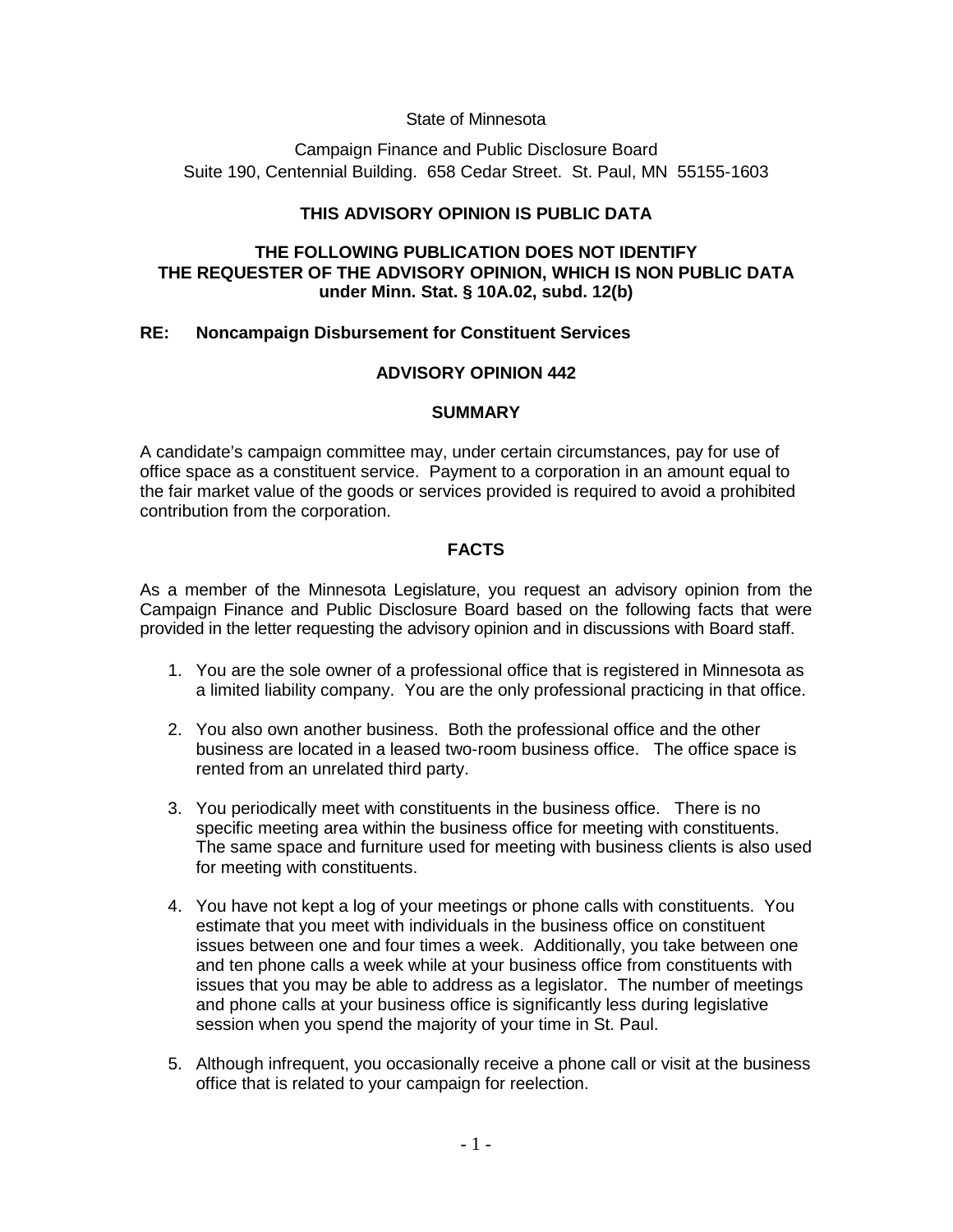6. You are considering placing a sign on the outside of the business office that would serve two purposes. A portion of the sign would identify the office as a location to meet with you, or call you, in your role as a legislator. The other portion of the sign would identify the office as the location of your professional office.

# **INTRODUCTION**

The use of a candidate's campaign committee funds is controlled by Minnesota Statutes section 211B.12. The limitations on corporate contributions to candidates are found in Minnesota Statutes section 211B.15. The Board was first given the authority to issue advisory opinions on these two provisions of chapter 211B in 2014, and this is the first advisory opinion issued under that authority.

Minnesota Statutes section 211B.12 limits use of campaign funds to activities intended to influence elections and to the noncampaign disbursements defined in Minnesota Statutes section 10A.01, subdivision 26. Section 211B.12 also provides an overall restriction on the use of campaign funds by providing in part, "Money collected for political purposes and assets of a political committee or political fund may not be converted to personal use."

Minnesota Statutes section 211B.15 limits the donation of corporate funds and resources to influence elections. Candidate committees are prohibited from accepting corporate donations, either cash or in-kind contributions.

The noncampaign disbursements currently established by the legislature in Minnesota Statutes section 10A.01, subdivision 26, identify permitted uses of campaign funds that are not directly related to influencing voters at an election. Noncampaign disbursements do not count against the spending limit applied to candidates who sign a public subsidy agreement.

Relevant and applicable to this opinion is the noncampaign disbursement identified in section 10A.01, subdivision 26(6), which in part provides:

…services for a constituent by a member of the legislature or a constitutional officer in the executive branch, including the costs of preparing and distributing a suggestion or idea solicitation to constituents,…

The term "services for a constituent" is defined in Minnesota Rules 4503.0100, subpart 6, as follows:

"Services for a constituent" or "constituent services" means services performed or provided by an incumbent legislator or constitutional officer for the benefit of one or more residents of the official's district, but does not include gifts, congratulatory advertisements, charitable contributions, or similar expenditures.

Whether a constituent service qualifies as a noncampaign disbursement depends on when the service is provided. A constituent service qualifies entirely as a noncampaign disbursement if the service occurs from the beginning of the term of office of the elected candidate to adjournment sine die of the legislature in the election year of the office held by the candidate. For the sixty days following adjournment sine die a constituent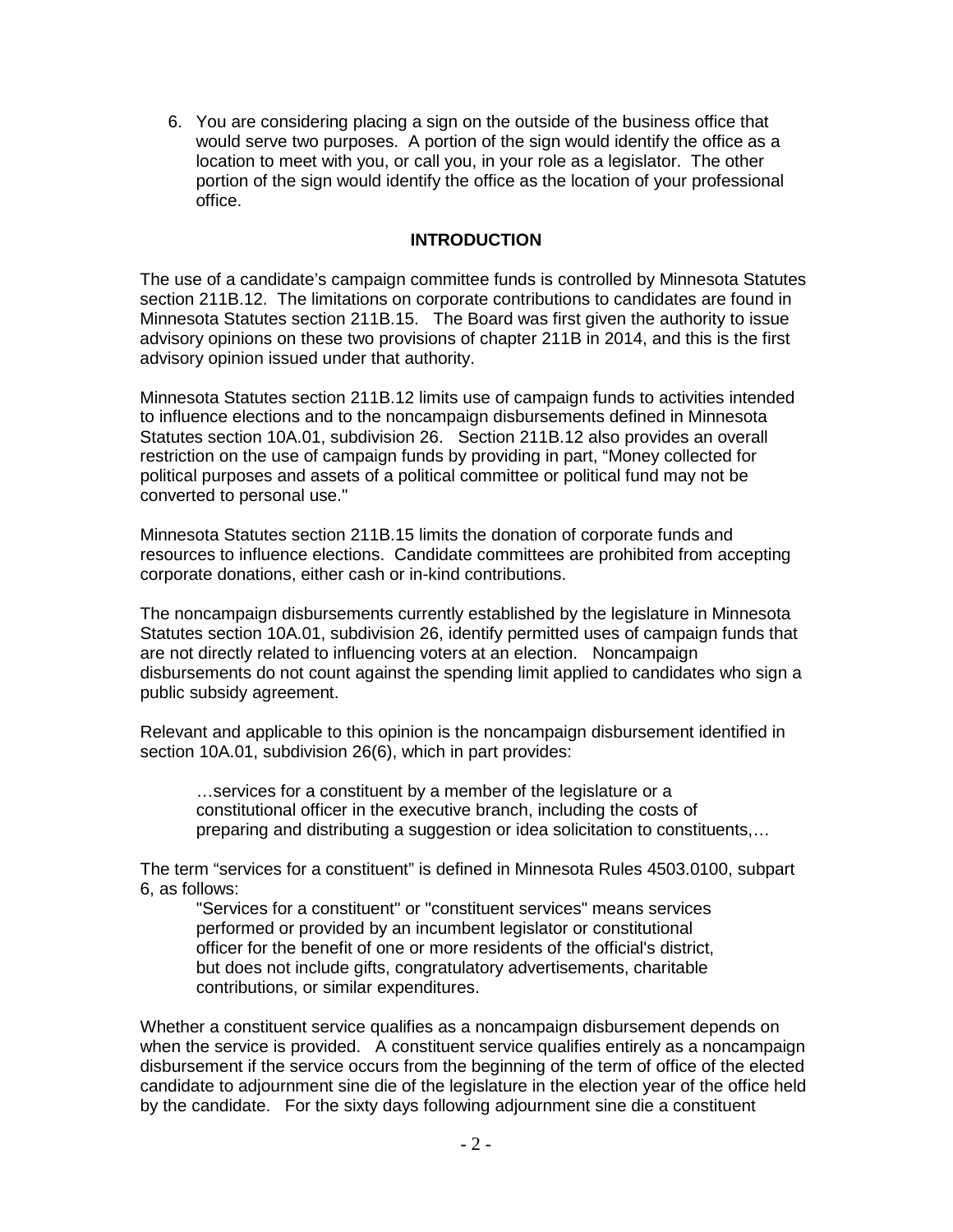service is classified as 50% noncampaign disbursement and 50% campaign expenditure. More than sixty days after adjournment sine die, the entire amount spent on a constituent service is a campaign expenditure.

To have constituents you must be an elected official, therfore, this noncampaign disbursement is available only to incumbents.

The Board has previously held that in order to qualify as a constituent service there must be an actual service provided. The Board has acknowledged the cost of printing and mailing an unsolicited informational mailing to constituents, the cost of providing a mailed response to a specific request from a constituent, and staff costs directly related to providing constituent services may be paid for with campaign committee funds and reported as noncampaign disbursements, (during the appropriate time frames).<sup>[1](#page-2-0)</sup>

Also relevant to this opinion are Minnesota Rules 4503.0100, subpart 3a, and 4503.0800, subpart 4, which, when read together, provide that shared office space and services must either be paid for at fair market value, or considered to be an in-kind contribution at fair market value. Fair market value is defined as the amount that an individual would pay for the same or similar service or item on the open market.

#### **ISSUE ONE**

May your campaign committee pay for some portion of the rent of your business office as a noncampaign disbursement for providing constituent services?

### **OPINION**

The Board approaches this issue with three concerns: 1) what is the actual service provided to constituents; 2) could the use of the business office be a prohibited corporate contribution; and 3) is it possible that a payment with committee funds for use of the office could result in a conversion to personal use.

The service that is evaluated in this opinion is the use of the business office as a location for interacting with constituents. The Board has previously recognized in investigative findings that the cost of operating a constituent service office in the legislator's district may be paid for with committee funds and, depending on when the office was open, reported as either a campaign expenditure or a noncampaign disbursement.<sup>[2](#page-2-1)</sup> The Board accepted that the office was a service to constituents because it provided a location within the district to meet with the legislator, leave phone messages, and in general provide easier access to the legislator.

The use of the business office in this opinion provides the same advantages, and is a service to constituents. Therefore, campaign committee funds may be used to pay for some portion of the business office operating costs.

<span id="page-2-0"></span><sup>&</sup>lt;sup>1</sup> See Advisory Opinions 248, 275, 294, 307, 313, and 378. Opinions are available online at www.cfboard.state.mn.us/ao/index.html.

<span id="page-2-1"></span> $2$  See Findings regarding a complaint against Representative Greg Davids, October 15, 2004. The finding is available online at www.cfboard.state.mn.us/bdinfo/investigation/101504Davids.pdf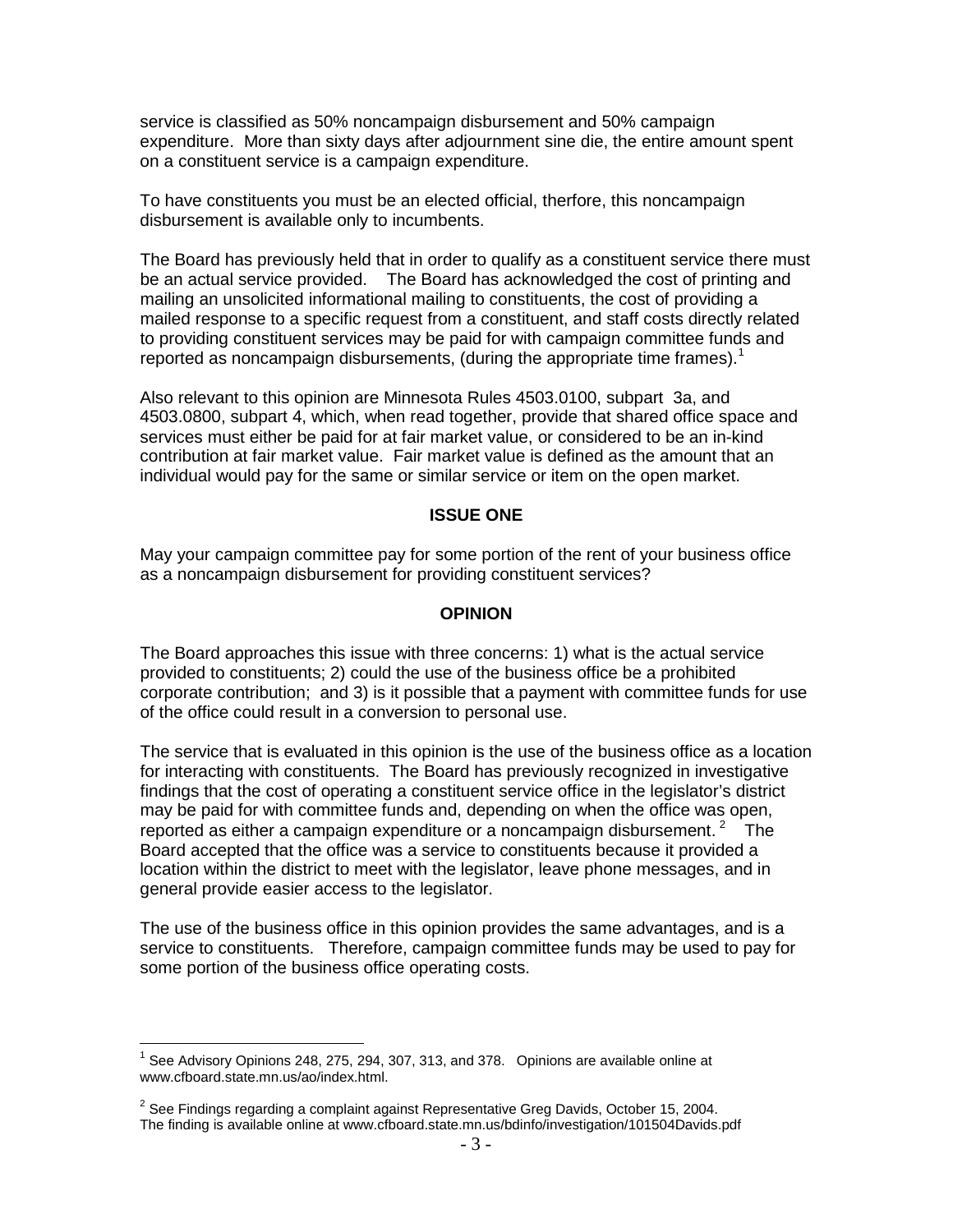The constituent service office examined in the investigation referenced above was not shared with any other entity or business. This made it easy to determine the costs associated with operating the office and, by extension, the amount to be reported as a noncampaign disbursement. The single purpose use of the constituent office also meant there was no danger of a prohibited contribution from any other entity that shared the office.

In the facts of this opinion the business office space is not exclusively, or even primarily, used as a service to constituents. Further, as provided in the facts of this advisory opinion, there are no discrete additional costs associated with assisting constituents at the business office. The same office space and furniture used to run the businesses housed at the office are used when meeting with a constituent. Similarly, no additional staff or office equipment has been added to the business office to accommodate constituents who come to the office.

Payments from the campaign committee to the business must reflect actual use to avoid an inadvertent corporate contribution that might occur if the amount paid is not fair market value for the services received.

As stated in the facts the requester has not kept a log of constituent visits or phone calls, and acknowledges that the number of calls and visits can vary dramatically week to week. For a payment to be accurate it must be based on a record that can justify the payment. The payment cannot be based on an approximation of actual use. Therefore, a log of constituent meetings will need to be kept. A log of the number, dates, and duration of visits is also needed to meet the record keeping requirements of Minnesota Statutes section 10A.13, which requires the campaign committee treasurer to obtain a receipted bill, stating the particulars, for every committee expenditure in excess of \$100.

Finally, the Board is concerned that payments from the campaign committee for use of the business office could result in a conversion of committee funds to personal use. Because there are no additional identifiable costs to the business to support the constituent meetings, the payments received from the campaign committee will in effect partially pay the business operating costs, and therefore increase the profitability, of a business owned by the legislator. To avoid this, committee payment must again reflect the fair market value of the actual use of the office, not an approximation.

Paying the fair market value of an item like office space requires keeping an accurate log of the amount of time the office is used for constituent services, and then using that information to calculate what percentage of time the office is used for constituent services. The percentage of time the office is used for constituent services is used to determine the percentage of the lease costs that should be paid by the committee.

Any additional identifiable office costs, for example the use of a copier or a dedicated phone line, must be added to the fair market value of the space provided.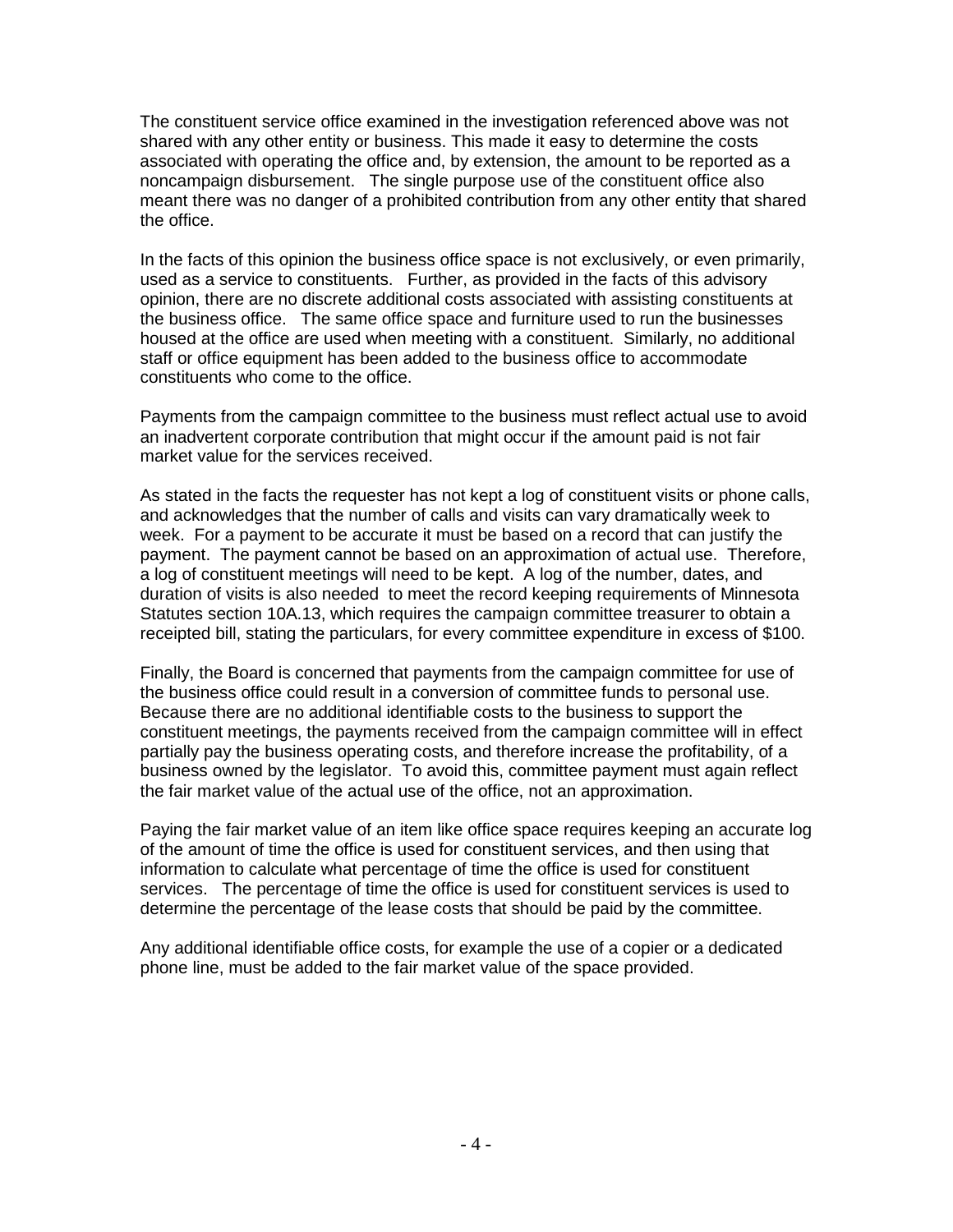## **ISSUE TWO**

During an election year may your campaign committee pay your business for some portion of the rent of the business office as a campaign expenditure?

### **OPINION**

As noted in the introduction section of this opinion, the noncampaign disbursement for constituent services is available in full only during a certain time frame. In a year in which the legislator's office is on the ballot the adjournment of the legislature sine die starts a sixty-day period when the cost of the use of the business office is classified as 50% noncampaign disbursement, and 50% campaign expenditure. More than sixty days after adjournment sine die the entire amount spent on the use of the business office is a campaign expenditure.

Because all campaign expenditures count against the spending limit for a candidate that signed the public subsidy agreement, the campaign committee will need to monitor the payments to the business office carefully through the end of the election year.

To the extent that payments for constituent services as a noncampaign disbursement are approved in Issue One, payment for the campaign expenditure portion of those services is also approved.

# **ISSUE THREE**

Should your campaign committee reimburse your business if you receive a call related to your election campaign at work?

#### **OPINION**

While this opinion is safe harbor only to the requester under the specific facts in the request, the Board believes that this question reflects a common quandary faced by both challengers and incumbent candidates. Namely, is a payment from the campaign committee to the candidate's employer or business required if the candidate takes any action related to the election while at work? While acknowledging that candidates should always be aware that corporate contributions to their campaigns are prohibited, the Board finds it unrealistic to expect that a candidate will never have a conversation or phone call related to the campaign during working hours. Such a standard would be both unreasonable and, as a practical matter, unenforceable.

Employers recognize that employees will need to make or receive the occasional personal phone call or visitor while at work. Allowing an employee to accept a personal phone call or visitor is a benefit given to the employee by the employer. If, as an example, the employee decides to use a personal phone call to order more lawn signs for the campaign, that phone call does not become a corporate contribution to the candidate's committee. Instead, the personal call made while at work is from the employee who made the call, not the employer that allows the call to occur.